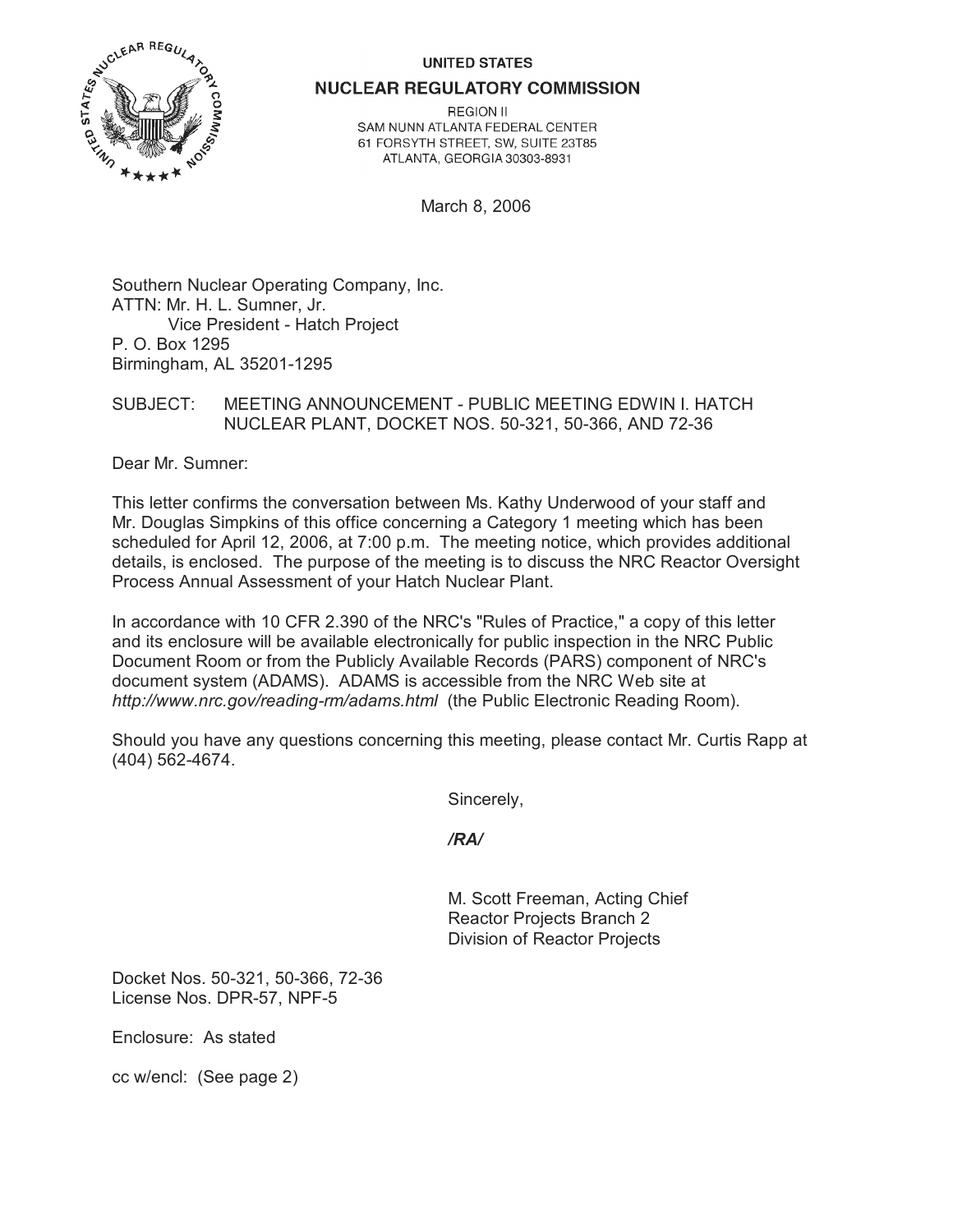# SNC 2

cc w/encl: J. T. Gasser Executive Vice President Southern Nuclear Operating Company, Inc. Electronic Mail Distribution

George R. Frederick General Manager, Plant Hatch Southern Nuclear Operating Company, Inc. Electronic Mail Distribution

Raymond D. Baker Manager Licensing - Hatch Southern Nuclear Operating Company, Inc. Electronic Mail Distribution

Arthur H. Domby, Esq. Troutman Sanders Electronic Mail Distribution

Laurence Bergen Oglethorpe Power Corporation Electronic Mail Distribution

Bentina C. Terry Southern Nuclear Operating Company, Inc. Bin B-022 P. O. Box 1295 Birmingham, AL 35201-1295

**Director** Department of Natural Resources 205 Butler Street, SE, Suite 1252 Atlanta, GA 30334

Manager, Radioactive Materials Program Department of Natural Resources Electronic Mail Distribution

Chairman Appling County Commissioners 69 Tippins St., Suite 201 Baxley, GA 31513

Resident Manager Oglethorpe Power Corporation Edwin I. Hatch Nuclear Plant Electronic Mail Distribution

Senior Engineer - Power Supply Municipal Electric Authority of Georgia Electronic Mail Distribution

Reece McAlister Executive Secretary Georgia Public Service Commission 244 Washington Street, SW Atlanta, GA 30334

Distribution w/encl. (See page 3)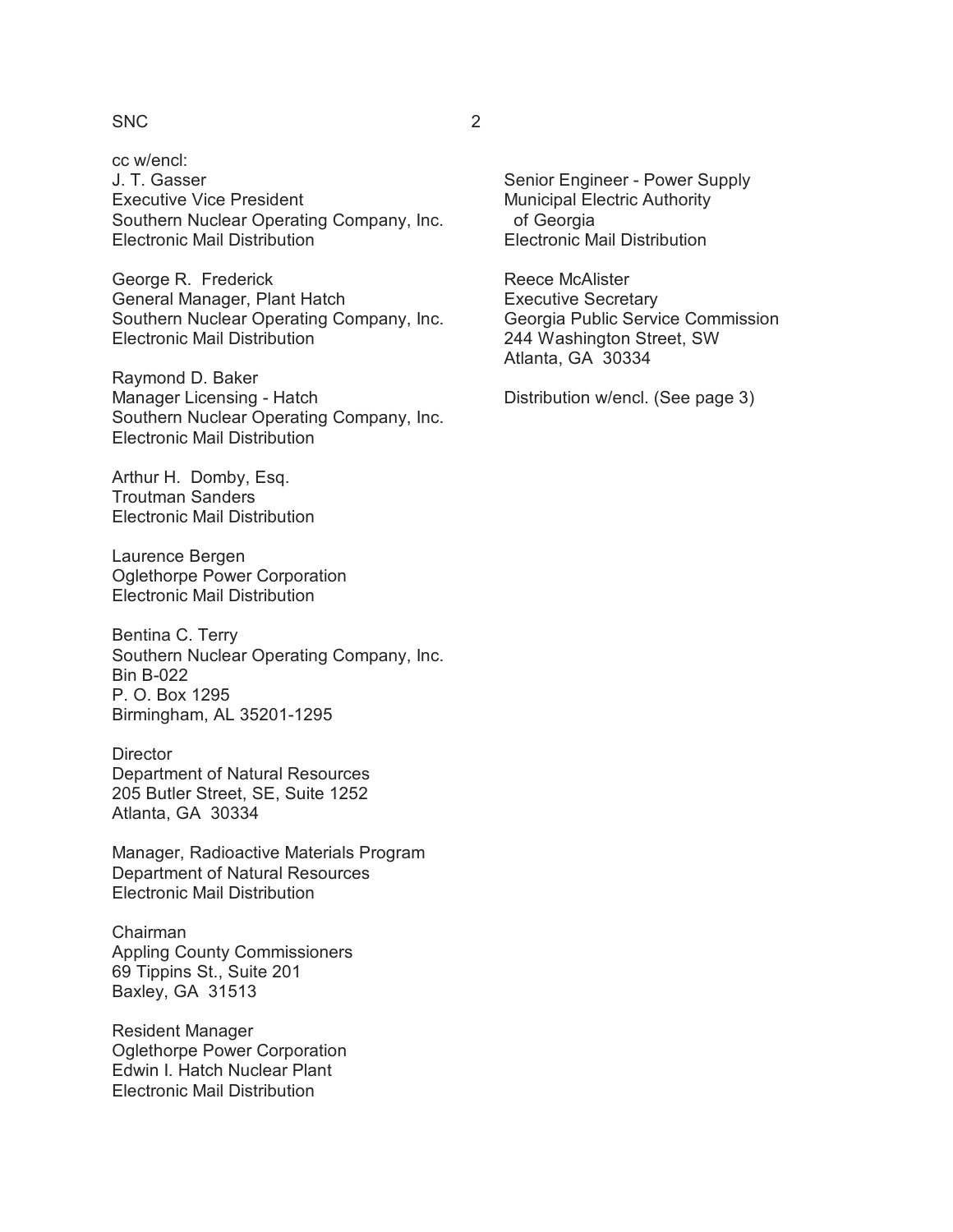# SNC 3

### Distribution w/encl:

- Hard Paper Copy PUBLIC
- E-Mail

Meeting Announcement Coordinator, OADM/DFIPS (PMNS) Region II Administrator's Secretary DRP Division Secretary Region II Division Directors and Deputies Regional Counsel Region II Public Affairs Officer R. Borchardt, DISP/PIPB Region II Regional Coordinator OEDO (16E15) C. Gratton, NRR C. Evans (Part 72 Only) L. Slack, RII EICS RIDSNRRDIPMLIPB

G PUBLICLY AVAILABLE G NON-PUBLICLY AVAILABLE G SENSITIVE G NON-SENSITIVE

ADAMS:  $\square$  Yes ACCESSION NUMBER:

| <b>OFFICE</b>       | <b>RII:DRP</b> |     |       |     |           |     |           |            |           |            |       |            |                |
|---------------------|----------------|-----|-------|-----|-----------|-----|-----------|------------|-----------|------------|-------|------------|----------------|
| <b>SIGNATURE</b>    | RPC1           |     |       |     |           |     |           |            |           |            |       |            |                |
| <b>NAME</b>         | RCarrion:rcm   |     |       |     |           |     |           |            |           |            |       |            |                |
| <b>IDATE</b>        | 03/07/2006     | 3/  | /2006 | 3/  | /2006     | 3/  | /2006     | 3/         | /2006     | 3/         | /2006 | 3/         | /2006          |
| <b>E-MAIL COPY?</b> | YES<br>NΟ      | YES | ΝO    | YES | <b>NO</b> | YES | <b>NC</b> | <b>YES</b> | <b>NO</b> | <b>YES</b> | ΝO    | <b>YES</b> | N <sub>O</sub> |

OFFICIAL RECORD COPY DOCUMENT NAME: E:\Filenet\ML060670386.wpd